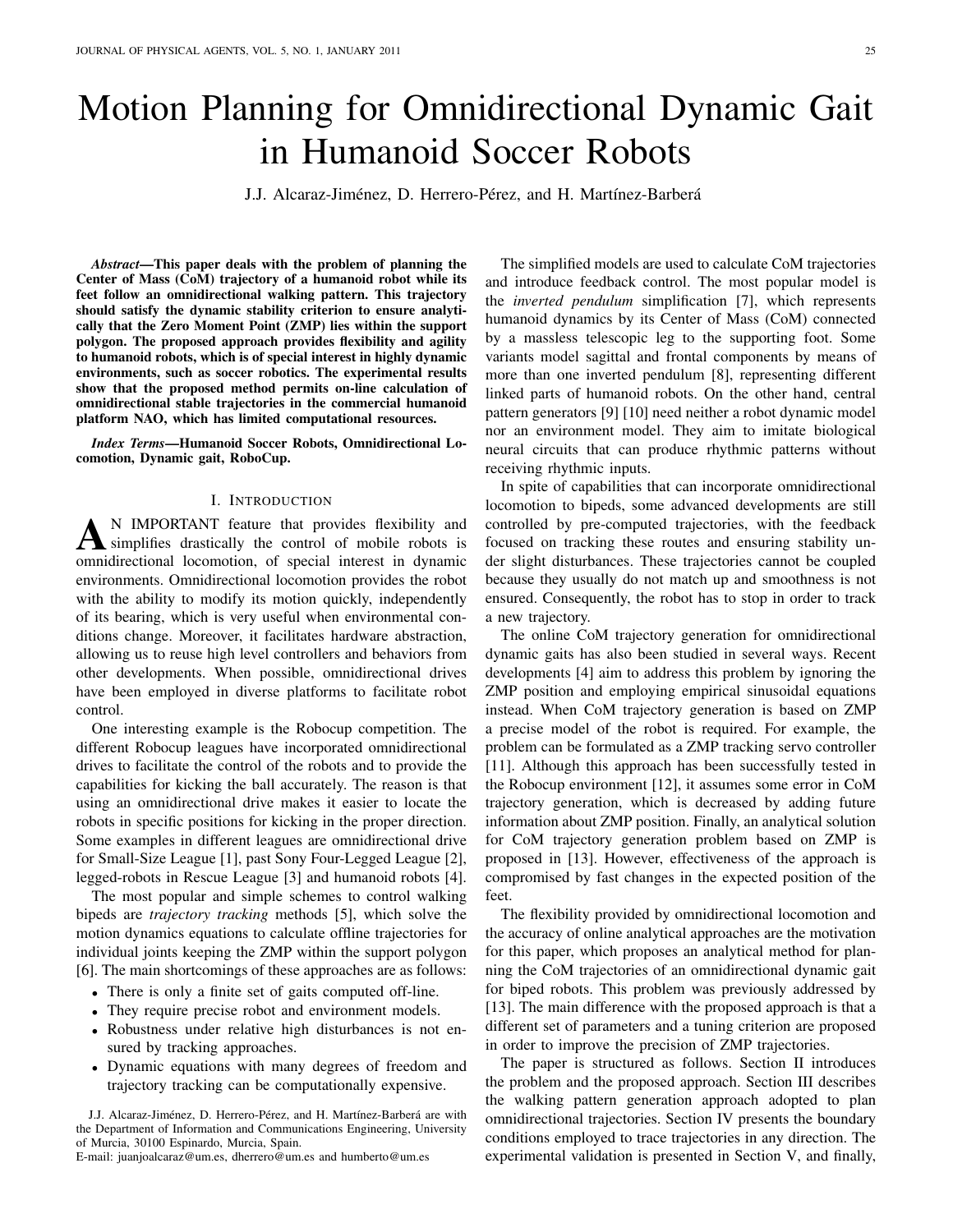

Fig. 1. Overview of the locomotion system.

some conclusions are presented in Section VI.

# II. OMNIDIRECTIONAL LOCOMOTION

The proposed locomotion system is based on position control, i.e. the humanoid robot is commanded by a target position and the locomotion system generates the sequence of joint positions to reach such a target location. Through a local coordinate system fixed to the hip of the robot, the target position consists of the relative target position, the relative target orientation, and the feet layout relative to the target reference.

The target position can be modified at any time in order to provide flexibility and reactivity to the robot control. When the target position is modified the sequence of joint positions is recalculated taking into account the stability criterion for humanoid robots. The locomotion problem can be divided into four steps:

- 1) Finding the target position of the swinging foot given the target position for the feet.
- 2) Planning the trajectory of the swinging foot for one step.
- 3) Planning the CoM trajectory to move the swinging foot one step considering single support time and target position.
- 4) Finding the sequence of joint positions to follow both CoM and swinging foot trajectories.

Fig. 1 shows the different stages of the locomotion system. We can observe that the inverse kinematics processing is the only stage executed at every cycle, which helps to maintain the CPU consumption at a low level. The trajectories for the swinging foot and the CoM are only calculated when a single support stage is finished, and thus robot reactivity is limited to time to walk one step. Reactivity, which is a key issue in robotic soccer, is increased by using short and fast steps.

# III. MOTION PLANNING

The omnidirectional locomotion problem can be formulated as finding the CoM and feet trajectories to move the robot to any position. Moreover, the trajectories must satisfy the stability criterion for humanoid robots. Two approaches can be employed to determine the stability of the robot: static and dynamic balance criteria.

The static balance criterion assumes that only the gravitational force is acting on the robot, hence keeping the vertical CoM projection on the support polygon ensures stability. The support polygon is the paw area of the supporting foot contacting with the floor in single-support stage, while it is the convex hull including the paw areas of both feet in the double-support stage. However, the inertia forces should be negligible, in order to ensure stability. This can be achieved with static balance, but it gives rise to a slow gait.

On the other hand, dynamic balance takes into account both gravitational force and inertia. Normally, the *Zero Moment Point* (ZMP) is employed to determine the dynamic balance. The ZMP specifies the point with respect to which dynamic reaction forces at the contact of the foot with the ground do not produce any momentum. The dynamic balance condition consists of the ZMP projection on the ground lies within the convex hull. When ZMP projection on the ground is out of the convex hull, ZMP is called *Fictitious Zero Moment Point* (FZMP).

Humanoid gaits usually differentiate between single-support stage (robot standing on only one foot) and double-support stage (both feet on the ground). In order to walk, the robot has to move its legs from double-support stage to single-support stage, alternating between legs. The proposed approach aims to maintain the ZMP in the center of the supporting foot during the single-support stage and to avoid the ZMP leaving convex hull during the double-support stage.

# *A. Inverted Pendulum model*

The 3D Linear Inverted Pendulum Model (3D-LIMP) [14] is used to plan the CoM motion given the ZMP position. Fig. 2 shows this simplified robot model as a single point located at the CoM where all the mass of the robot is concentrated. Such a point is connected to the ground by a massless support leg whose length can be modified. The entire model behaves as an inverted pendulum, turning freely around the supporting point, which is the place where the combination of inertia and gravity forces projects on the floor.

The CoM trajectories are planned considering that the supporting point is located at the ZMP of the humanoid robot (stability criterion). The 3D-LIMP model only considers the propulsion force and the gravity. The former force, applied to the point representing the mass of the robot, can be decomposed into,

$$
f_x = \left(\frac{x}{r}\right) f \tag{1}
$$

$$
f_y = \left(\frac{y}{r}\right)f \tag{2}
$$

$$
f_z = (\frac{z}{r})f \tag{3}
$$

where  $f_x$ ,  $f_y$  and  $f_z$  are the Cartesian components of propulsion force and  $r$  is the distance between the supporting point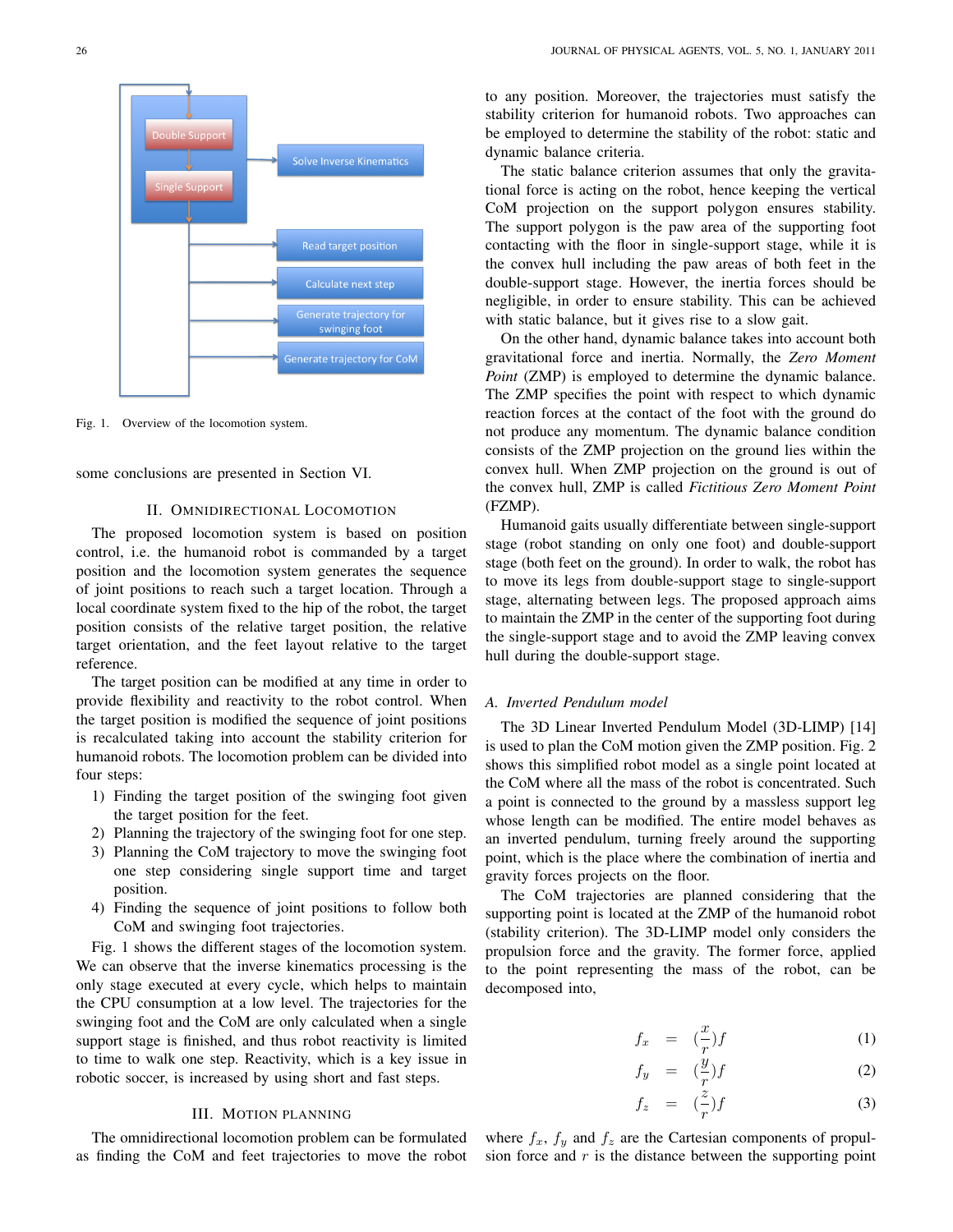

Fig. 2. Inverted Pendulum model.

and the CoM. By adding the gravity to the system, the motion equations defining the movement of the CoM are as follows,

$$
M\ddot{x} = \left(\frac{x}{r}\right)f\tag{4}
$$

$$
M\ddot{y} = (\frac{\dot{y}}{r})f \tag{5}
$$

$$
M\ddot{z} = (\frac{z}{r})f - Mg \tag{6}
$$

These motion equations are simplified by constraining the CoM movement to the plane  $XY$  at a height as follows,

$$
z = k_x x + k_y y + z_c \tag{7}
$$

where  $z_c$  is the point where the plane  $XY$  intersects the z axis, and  $k_x$  and  $k_y$  are the slopes of the trajectory constrained to such an XY plane. The forces applied to the model should be orthogonal in order to ensure that the CoM remains in this plane. This fact is described as follows,

$$
\begin{bmatrix} f(\frac{x}{r}) & f(\frac{y}{r}) & f(\frac{z}{r}) - Mg \end{bmatrix} \times \begin{bmatrix} -k_x \\ -k_y \\ 1 \end{bmatrix} = 0 \quad (8)
$$

By replacing  $z$  using the expression  $(7)$ , we obtain the following equation for the propulsion force applied to the CoM,

$$
f = \frac{Mgr}{z_c} \tag{9}
$$

which should be proportional to the leg length. In addition, it decreases with the height of the CoM. This force can be replaced in (4) and (5) in order to obtain the relationship between the acceleration that should be applied to the CoM and the distance to the supporting point.

$$
\ddot{x} = x \frac{g}{z_h} \tag{10}
$$

$$
\ddot{y} = y \frac{\dot{g}}{z_h} \tag{11}
$$

which can be expressed from the system reference centered at the support point  $(p_x, p_y)$  as follows,

$$
\ddot{x} = (x - p_x) \frac{g}{z_h} \tag{12}
$$

$$
\ddot{y} = (y - p_y) \frac{\dot{g}}{z_h} \tag{13}
$$

This is the simplified robot model used for planning the trajectories of the CoM to ensure stability. The following sections describe the strategy adopted to plan omnidirectional trajectories for biped dynamic gait using these simplifications.

## *B. Trajectory planning*

In order to satisfy the stability criterion during the singlesupport stage, the ZMP position should be approximately constant. In particular, the ZMP should be located in the convex hull defined by the sole of the supporting leg that is in contact with the floor. Thus,  $p_x$  and  $p_y$  are considered time independent and the previous differential equations can be solved by using the following expression for the CoM movement,

$$
x(t) = c_{1x}e^{\alpha t} + c_{2x}e^{-\alpha t} + p_x
$$
 (14)

$$
y(t) = c_{1y}e^{\alpha t} + c_{2y}e^{-\alpha t} + p_y
$$
 (15)

where  $\alpha = \sqrt{\frac{g}{z_h}}$  is a constant defined for simplification.

These expressions can be used to plan the CoM trajectory that locates the ZMP at some target position. In order to generate a walking pattern, we only have to link these trajectories by moving the ZMP alternatively between feet. However, these kind of CoM trajectories induce large modifications of the ZMP due to the acceleration of the CoM. In other words, strong accelerations make the effect of body link deformation of humanoid robots stronger. Besides, the simplified robot model becomes less accurate when high accelerations exist, which is why the CoM acceleration should be minimized.

The CoM accelerations following the walking pattern can be minimized by using both planning and control based techniques. We have adopted the simple approach of introducing a double-support stage between single-support stages, which decreases the CoM accelerations induced by single-support stages. The double-support stage is introduced by defining the expression that moves the CoM from the position where it finished the last single-support stage to the position where it starts the next single-support stage. In order to ensure speed continuity an expression of four variables, two variables for speed and two variables for position boundary conditions, is chosen to represent the double-support trajectory as follows,

$$
x(t) = c_{3x}t^3 + c_{4x}t^2 + c_{5x}t + c_{6x}
$$
 (16)

$$
y(t) = c_{3y}t^{3} + c_{4y}t^{2} + c_{5y}t + c_{6y}
$$
 (17)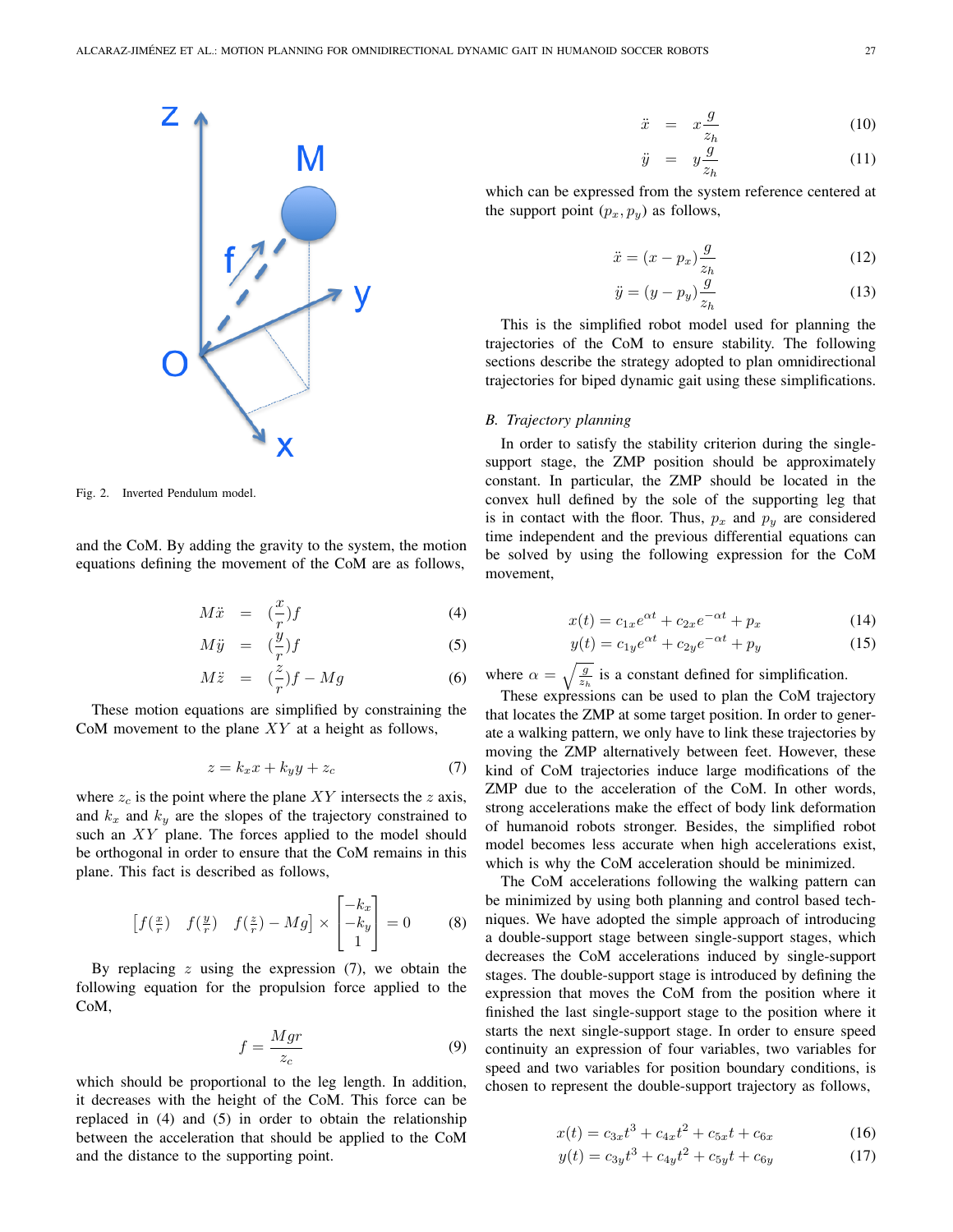

Fig. 3. Comparison between a pure single-support gait (left) and a typical gait with a double-support stage (right). The first row shows a curve with the lateral evolution of the CoM together with the position of the ZMP (thick points). Second and third rows show the lateral speed and acceleration of the CoM respectively.

where CoM speed and acceleration profiles can be obtained as first and second derivative of CoM trajectory.

The double-support stage decreases the CoM acceleration between single-support stages and fixes a top for the maximum speed, removing the peaks that would occur in the transition from one support-foot to the next one in a pure single-support gait. The larger this double support area, the lower the CoM acceleration during the transition from one support-foot to the next. However, a larger double-support stage means the robot takes a longer time for each step, resulting in a slower global speed. In order to tune the behavior of our gait in this aspect, the  $ZMPDSF$  parameter can be used.

## *C. Discussion*

During single-support stages, the ZMP stays still at one point of the supporting-foot, while in the double-support stage, the ZMP has to travel from one foot to the other. The amount of space between the feet that will be used for the ZMP during its trip from one support-foot to the following one can be specified. In our approach, this amount of space is specified as a fraction of the total amount of space between the feet, and this fraction is the  $ZMPDSF$ .

Fig. 3 shows the influence of  $ZMPDSF$  parameter for pure single-support walking pattern,  $ZMPDSF = 0$  (left), and for double-support stage,  $ZMPDSF = 0.35$  (right), while maintaining the other parameters of walking pattern generation constant; in particular, step length (60mm), feet separation distance  $(100mm)$ , single support time  $(0.3s)$  and CoM height  $(250mm)$ .

In the first row of this figure, the lateral evolution of the CoM is displayed. The thicker points show the position of the ZMP. It can be noticed that in the pure single-support gait, the ZMP jumps from one foot to the other, while in the version that includes a double-support stage there are samples of the



Fig. 4. Relation between average forward speed and maximum lateral acceleration of the CoM while the  $ZMPDSF$  parameter is modified. The values of this parameter are shown next to the curve. The value 0.35 for the  $ZMPDSF$  is chosen as the set-point for the experiments.

ZMP between the feet. In the second and third rows, which display the lateral evolution of the speed and acceleration of the CoM, the consequences of the incorporation of a doublesupport stage can be appreciated. The second row illustrates the evolution of the lateral speed of the CoM. In the second column of this row, the peaks of speed are substituted by a flat top, reducing the maximum speed. Likewise, in the third row, the maximum acceleration for CoM in the double-support gait is reduced by about 50%, resulting in a much more stable gait.

However, as can be seen on the time axis, increasing the  $ZMPDSF$  parameter makes the robot take longer to step, and thus, it decreases the CoM accelerations at the cost of robot speed. Therefore, this parameter should be determined as a trade-off between robot's speed and dynamic gait stability (including environmental factors, such as floor).

Focusing on average forward speed, and maximum lateral acceleration (which we consider are the main data to evaluate the trade-off between speed of the robot and stability), we have displayed the evolution of their values according to the parameter  $ZMPDSF$  in Fig. 4. Given a minimum speed and maximum acceleration constraints, this figure can help choose a proper value for the  $ZMPDSF$  parameter. We have obtained experimentally a value  $ZMPDSF = 0.35$  for NAO platform, although this value should be tuned for specific surfaces in order to obtain a reasonable speed.

#### IV. BOUNDARY CONDITIONS

This section presents the constraints used to determine the constants defined in equations (14), (15), (16) and (17). For the sake of clarity, we only present the calculation in the frontal plane of the robot, i.e. lateral balancing. The calculation in the Sagittal plane is similar.

The calculation starts at the transition from the end of the single-support stage of the right foot to the double-support stage (Fig. 5). Accordingly, the time reference starts ( $t_0 = 0$ ) at the beginning of the double-support stage that will move the ZMP from the right foot to the left one. The end of the double-support stage,  $t_{dl}$ , will lead to another stage of singlesupport. During this new stage of single-support, the ZMP will stay on the left foot, while the right foot will move to its target position. When this stage finishes  $(t_{ld})$ , the target position for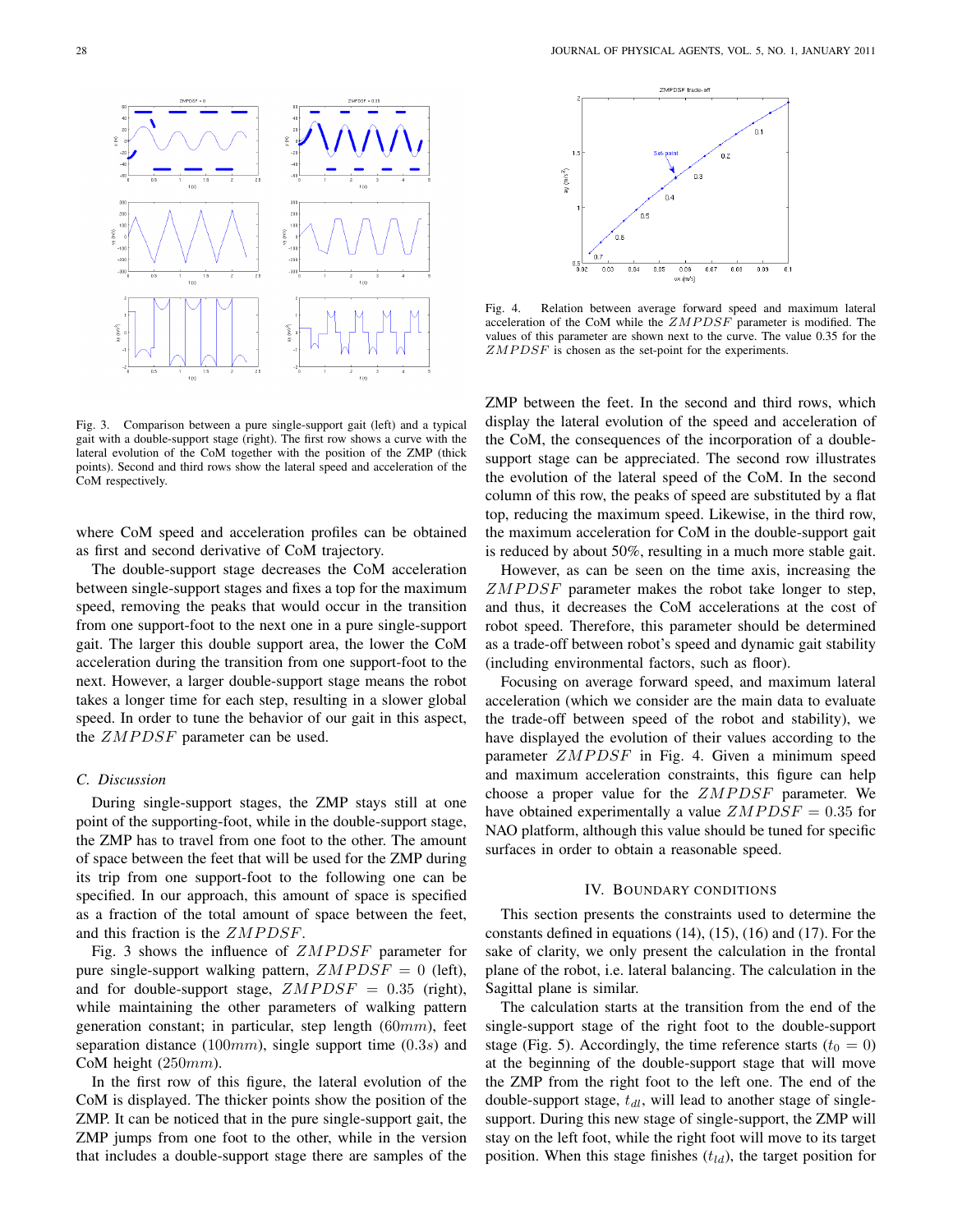

Fig. 5. Positions of the ZMP and the parameter ZMPDSF are employed to obtain the position of the CoM at the extremes of the single-support stage of the current step.

the left foot will be read, and the process will start again. The available information at  $t_0$  is summarized as follows:

- Position of the ZMP on the right foot before  $t_0$ , named  $p_{yr1}$ .
- Position of the ZMP on the left foot,  $p_{yl}$ , during the single-support stage (between  $t_{dl}$  and  $t_{ld}$ ), which will have the left foot as support .
- Duration  $t_l$  of this single-support stage.
- Position of the ZMP on the right foot during the next single support stage,  $p_{yr2}$ .
- Position and speed of the CoM in  $t_0$ , named respectively  $y(0)$  and  $\dot{y}(0)$ .

In equation (15), the data  $t_{dl}$ ,  $t_{ld}$ ,  $y(t_{dl})$  and  $y(t_{ld})$  will be employed to obtain the boundary conditions that will make it possible to find the values of the constants  $c_{1y}$  and  $c_{2y}$ . Since  $t_l$  is already known, it is possible to find  $t_{ld} = t_{dl} + t_l$ .

As for equation (17),  $t_0$ ,  $t_{dl}$ ,  $y(t_0)$ ,  $\dot{y}(t_0)$ ,  $y(t_{dl})$  and  $\dot{y}(t_{dl})$ will be used for the boundary conditions. Considering  $t_0$ ,  $y(t_0)$ and  $\dot{y}(t_0)$  are known, only the values of  $t_{dl}$ ,  $y(t_{dl})$  and  $\dot{y}(t_{dl})$ need to be found.

To sum up, in order to solve equations (15) and (17), it is necessary to obtain the values of  $t_{dl}$ ,  $y(t_{dl})$ ,  $\dot{y}(t_{dl})$  and  $y(t_{ld})$ . This calculation will be detailed in the following lines. Once obtained, it will be possible to calculate the position of the CoM at any time during the single-support or double-support stages of the step.

# *A. Calculating*  $y(t_{dl})$  *and*  $y(t_{ld})$

The point  $y(t_{dl})$  is the geometric place of the CoM where the transition from the double-support stage to the singlesupport stage takes place. By employing the parameter ZM-PDSF, it will be possible to define the portion of distance between the feet that will be covered by the CoM in double support mode. In this manner, a hint for  $y(t_{dd})$  and  $y(t_{dd})$  will be obtained.

$$
y(t_{dl}^{aux}) = p_{yr1} + (p_{yl} - p_{yr1})(0.5 + \frac{ZMPDSF}{2}) \quad (18)
$$

$$
y(t_{ld}^{aux}) = p_{yl} + (p_{yr2} - p_{yl})(0.5 - \frac{ZMPDSF}{2}) \quad (19)
$$



Fig. 6. The initial speed of the CoM in the simple-support stage is defined by the positions of the CoM at the beginning and at the end of this stage and by the duration of the simple-support stage  $(t_l)$ 

If there is a strong change in the lateral distance between the right foot and the left foot from one step to the next, there will be a large difference between  $y(t_{dd})$  and  $y(t_{dd})$ . This large difference will lead to speed peaks in one of the extremes that will cause strong accelerations of the CoM in the double support stage.

Since the position of the right foot during the next step is available, it is possible to modify the hint position for  $y(t_{dl})$ so that the position and the speed of the CoM at the end of the single support stage are adequate for the next step.

This is why the space in the single support stage has been distributed in a symmetric way, and the final position at the end of this stage is the same as the initial position of the next single support stage:  $y(t_{ld}) = y(t_{dl})$ . To force this equality, the hint values calculated in (18) and (19) have been averaged.

$$
y(t_{dl}) = y(t_{ld}) = \frac{y(t_{dl}^{aux}) + y(t_{ld}^{aux})}{2}
$$
 (20)

# *B.* Calculating  $\dot{y}(t_{dl})$

The next value to be obtained is the speed of the CoM at the beginning of the single support stage,  $\dot{y}(t_{dl})$ , as can be observed in Fig. 6. The duration of the single support stage,  $t_l$ , and the recently calculated values of  $y(t_{dl})$  and  $y(t_{ld})$  will be employed to operate in (15).

$$
y(t_{dl}) = c_{1y}e^{\alpha t_{dl}} + c_{2y}e^{-\alpha t_{dl}} + p_y \tag{21}
$$

Since  $t_{ld} = t_{dl} + t_l$ ,

$$
y(t_{ld}) = c_{1y}e^{\alpha t_{dl}}e^{\alpha t_l} + c_{2y}e^{-\alpha t_{dl}}e^{-\alpha t_l} + p_y \qquad (22)
$$

If  $c_{7y}$  and  $c_{8y}$  are defined as follows:

$$
c_{7y} = c_{1y}e^{\alpha t_{dl}} \tag{23}
$$

$$
c_{8y} = c_{2y}e^{-\alpha t_{dl}} \tag{24}
$$

Equations (21) and (21) can be rewritten in the following way:

$$
y(t_{dl}) = c_{7y} + c_{8y} + p_y \tag{25}
$$

$$
y(t_{ld}) = c_{7y}e^{\alpha t_l} + c_{8y}e^{-\alpha t_l} + p_y \tag{26}
$$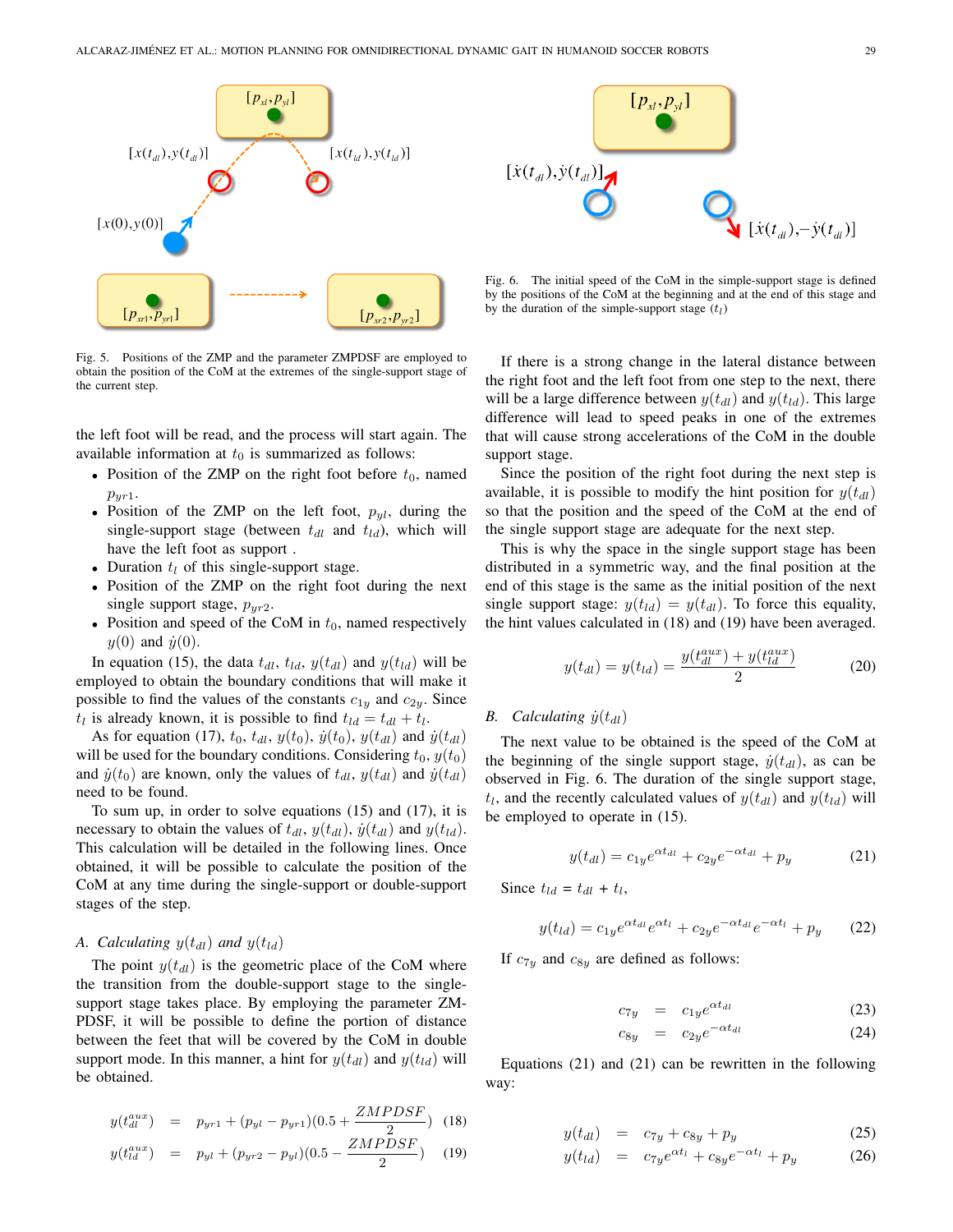

Fig. 7. Position and speed of the CoM at the extremes of the double support stage are employed to generate a value for the duration of the double support stage.

It is possible, then, to find the values of  $c7_y$  and  $c8_y$  by making use of (20). Finally, by deriving (15), the expression for  $\dot{y}(t_{dl})$  can be obtained:

$$
\dot{y}(t_{dl}) = \alpha c_{7y} - \alpha c_{8y} \tag{27}
$$

#### *C.* Calculating  $t_{dl}$

The last value to be found is the duration of the double support stage. This situation is illustrated in Fig. 7. The speeds at the beginning and at the end of the single support stage,  $\dot{y}(t_0)$  and  $\dot{y}(t_{dl})$  respectively, will be averaged to obtain a guiding value for the CoM speed during the double support stage. In this way, the value of  $t_{dl}$  can be found with equation (28).

$$
t_{dl} = \frac{y(t_{dl}) - y(t_0)}{\frac{\dot{y}(t_{dl}) + \dot{y}(t_0)}{2}}\tag{28}
$$

#### V. EXPERIMENTAL VALIDATION

This section evaluates the proposed locomotion approach. To begin with, the platform employed will be presented together with the environment where the experiments take place. The following subsection is devoted to a brief explanation of the inverse kinematics algorithm for the platform Nao. Later, several experiments will be analyzed: a first group consisting of pure unidirectional movements, and a second where omnidirectional capabilities are demonstrated.

# *A. Experimental setup*

The platform employed to validate the proposed omnidirectional motion planning approach experimentally is the commercial humanoid robot Nao, developed by the French company Aldebaran Robotics. This is the platform used in the *Standard Platform* League of the international *Robocup* Competition event.

The real world experiments are performed on a similar carpet to the official soccer field of *Standard Platform* League,



Fig. 8. Nao platform from Aldebaran Robotics Company.

2010 Edition, which is detailed in the official rules of such a league. The simulated experiments are performed in the Webots simulator, from Cyberbotics company. This simulator is convenient, since Aldebaran Robotics, the robot's manufacturer, provides a precise model of Nao platform for it. Moreover, this simulator provides dynamics simulation by making use of the Open Dynamic Engine (ODE), which permits the effect of gravitational and reaction forces to be evaluated.

The humanoid robot Nao has 21 degrees of freedom  $(DoF)$ depicted in Fig. 8: two  $DoF$  for the head, four  $DoF$  for each arm and six  $DoF$  for each leg. The number of  $DoF$  is twentyone because both legs share one joint, named  $HipYawPitch$ joint, which supposes a constraint in order to solve the inverse kinematics problem. The head joints are controlled by an active vision system depending on perceptual needs. The proposed method does not make use of any sensor, gyroscope and accelerometers available in the platform as feedback to improve the stability of the dynamic gait, i.e. the proposed method is an open-loop approach.

## *B. Inverse Kinematics*

The inverse kinematics problem must be solved in order to calculate the joint positions for a CoM trajectory. This section describes the implementation details for this humanoid platform. This is the information used to calculate the sequence of joints:

- Reference system (located at the supporting leg).
- Position of the CoM  $(x,y,z)$ .
- Orientation of the torso (Yaw,Pitch,Roll).
- Position of the swinging foot  $(x,y,z)$ .
- Plane orientation of the swinging foot (Pitch,Roll).

The inverse kinematics problem can be divided into two stages:

- Finding the pelvis position that places the CoM at its target position.
- Finding the joint values for both legs constrained to pelvis position, torso orientation and swinging sole orientation.

The approach employed to find the support side position of the pelvis assumes that the only *DoF* are the joints of the supporting leg. Besides, the modifications of the CoM position are negligible. The aim is to find the position of the supporting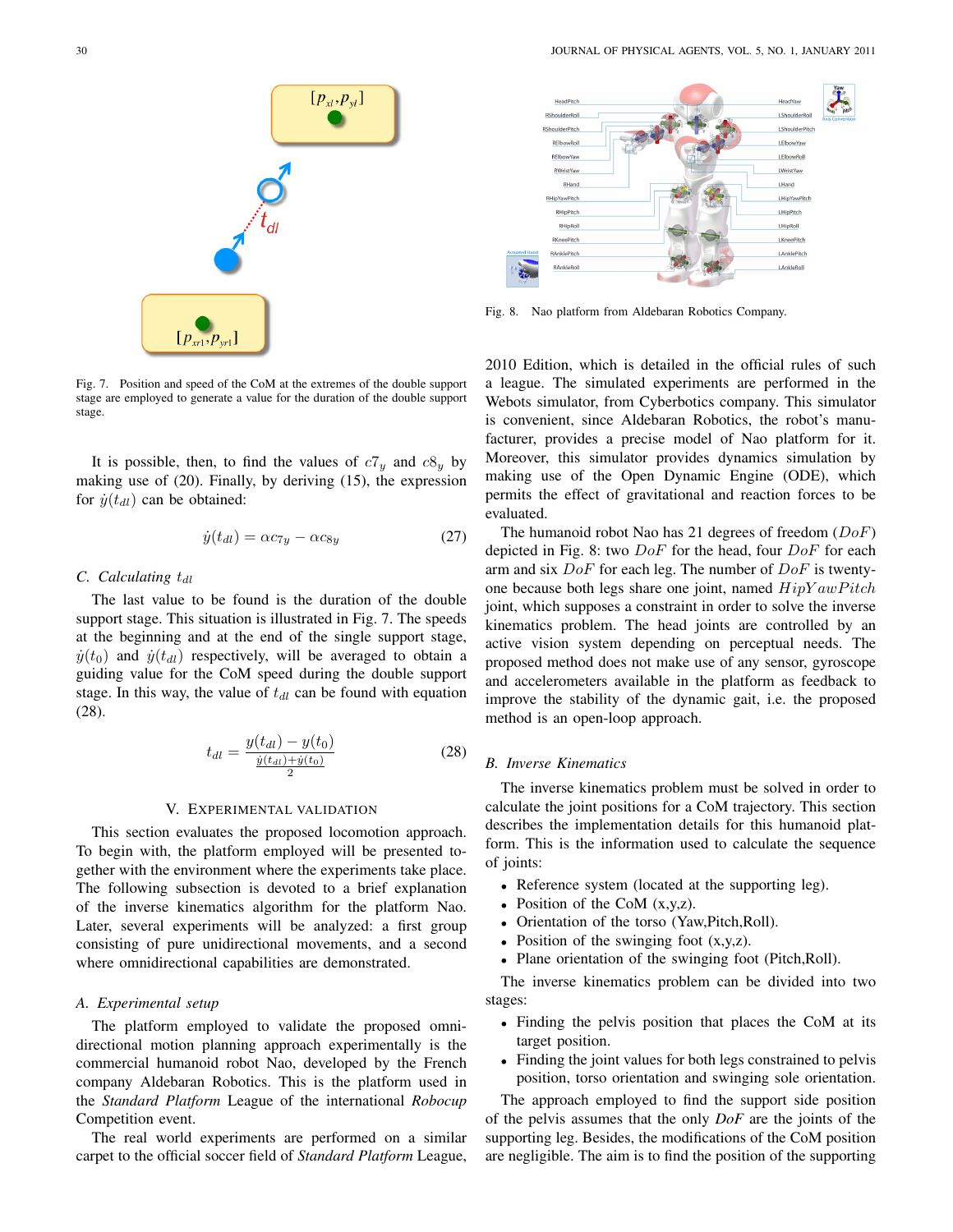

Fig. 9. The iterative method to find the joints values given the CoM target position.

side of the pelvis that places the CoM at the desired position. The solution is obtained by using an iterative method, shown in Fig. 9, in order to decrease the position error of the inverse kinematics problem.

The analytical solution of the proposed method is described next. The method assumes that the position of the supporting side of the pelvis is known, taking the one previously obtained. For the sake of simplification, we will describe the procedure for the right leg of the robot. The reference system is placed on the right sole. The rotation axes of the joints of both legs are numerated from one (right foot) to eleven (left foot). The chain of matrices to be multiplied in order to obtain the orientation of the torso is as follows,

$$
R_{OT} = R_x(-\alpha_1)R_y(-\alpha_2)R_y(-\alpha_3)R_y(-\alpha_4) R_x(-\alpha_5)R_y(-\alpha_6)R_x(-\frac{\pi}{4})
$$
 (29)

where  $\alpha$  represents the joints of the legs. Besides, the orientation of the left foot can be obtained as follows,

$$
R_{OL} = R_{OT} R_x(-\frac{\pi}{4}) R_y(\alpha_6) R_x(\alpha_7) R_y(\alpha_8)
$$
  
\n
$$
R_y(\alpha_9) R_y(\alpha_{10}) R_x(\alpha_{11})
$$
\n(30)

According to the sign criteria adopted, the turning sense is considered positive when the moving part of the body is farther from the torso. Since the reference system moves from one foot to the other, the sign criterion for the turning sense of the joints must be changed. Therefore, the sign of the joints is negative when the reference system is in the right leg. The  $\alpha$ values corresponding to the *HipRoll* joints have been merged with an extra rotation in order to simplify the calculation. This simplification consists of orientating the  $y$  axis of this joint parallel to the *HipYawPitch* joint as follows,



Fig. 10. Forward walking experiment. In the upper row, the height of the left foot (+) and right foot (o) is shown. The second and third rows show the evolution of the CoM (continuous curve) and the ZMP (\*) in the frontal and sagittal planes respectively.

| R AnkleRoll         | $\alpha_1$                 |
|---------------------|----------------------------|
| R AnklePitch        | $\alpha_2$                 |
| <b>RKneePitch</b>   | $\alpha_3$                 |
| RHipPitch           | $\alpha_{4}$               |
| RHipRoll            | $\alpha_5 + \frac{\pi}{4}$ |
| <b>RHipYawPitch</b> | $\alpha$ 6                 |
| LHipYawPitch        | $\alpha$ 6                 |
| LHipRoll            | $\alpha_7-\frac{\pi}{4}$   |
| LHipPitch           | $\alpha$                   |
| <b>LKneePitch</b>   | $\alpha$ <sup>9</sup>      |
| <b>LAnklePitch</b>  | $\alpha_{10}$              |
| LAnkleRoll          | $\alpha$ 11                |
|                     |                            |

The first angles to be obtained are those of the right leg of the robot (ankle and knee). These three angles enable the robot to place the support side of the hip at its target position. Once we have obtained the joint values  $\alpha_1$ ,  $\alpha_2$  and  $\alpha_3$ , we can use (29) to calculate the joint angles  $\alpha_4$ ,  $\alpha_5$  and  $\alpha_6$  by identifying the terms in the resulting matrix from the left members of (33),

$$
R_{RThigh} = R_x(-\alpha_1)R_y(-\alpha_2)R_y(-\alpha_3)
$$
 (31)  

$$
R_{OT} = R_{RThigh}R_y(-\alpha_4)R_x(-\alpha_5)R_y(-\alpha_6)R_x(-\frac{\pi}{4})
$$
 (32)  

$$
R_{RThigh}^t R_{OT}R_x(-\frac{\pi}{4})^t = R_y(-\alpha_4)R_x(-\alpha_5)R_y(-\alpha_6)
$$
 (33)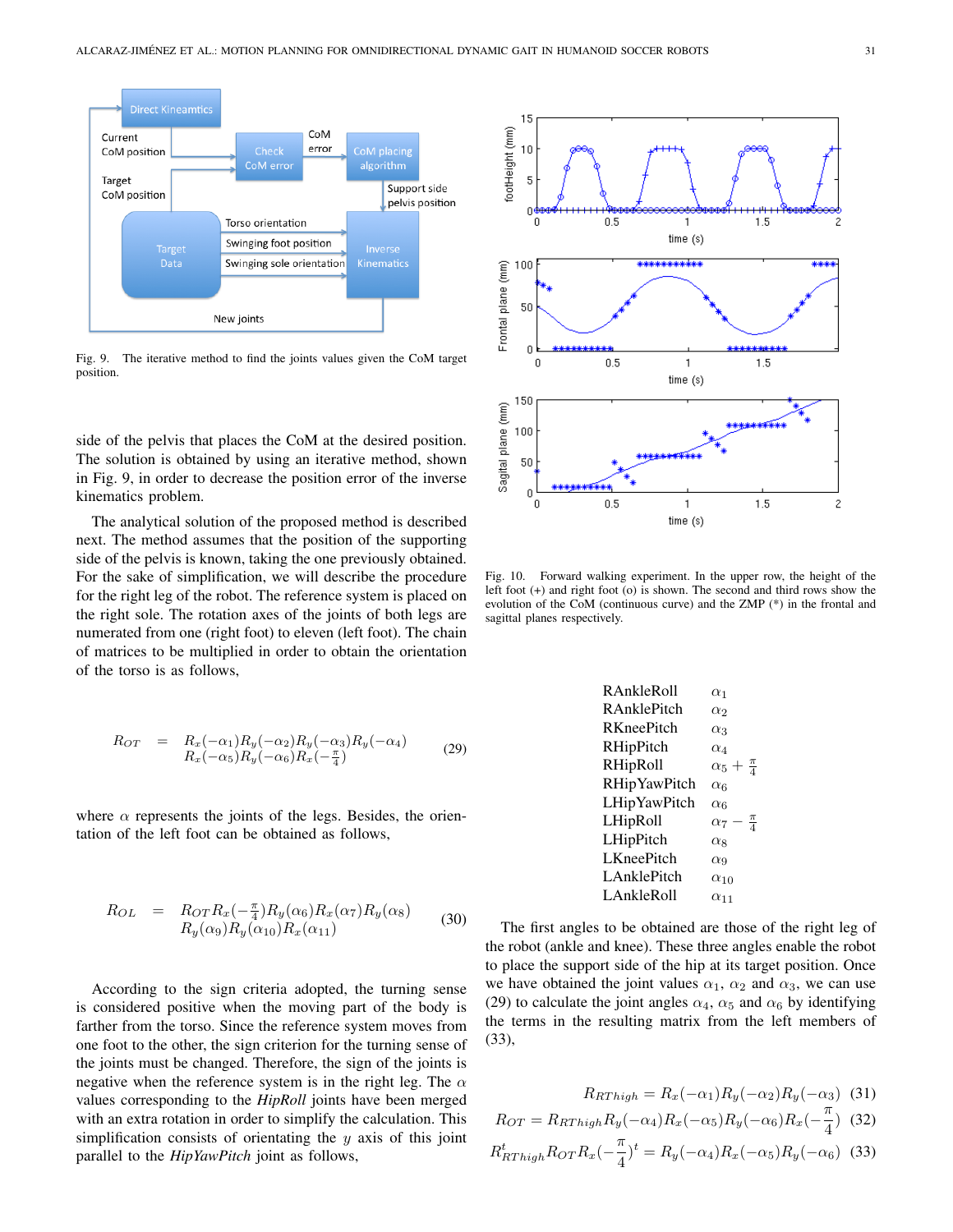

Fig. 11. Horizontal plane of CoM trajectory in a forward walking trajectory.

where we have made use of the property of rotation matrices in which inverse matrix is similar to its transpose.

Once the position and orientation of the swinging side of the hip and the position of the swinging ankle are known, it is possible to make use of the initial target information to find the joint values of  $\alpha_7$ ,  $\alpha_8$  and  $\alpha_9$ . Finally, the  $\alpha_{10}$  and  $\alpha_{11}$ joint angles are obtained by updating the orientation of the reference frame and comparing it to the required orientation of the sole plane of the left foot.

#### *C. Walking pattern experiments*

This section shows the trajectories of two different walking patterns that make use of the proposed motion planning algorithm. These walking patterns are pure forward and lateral straight movements of the robot, since they allow us to illustrate clearly the behavior of the ZMP.

The height of the CoM will be fixed at 235mm, and a sampling time of  $40ms$  is employed to generate the trajectories. In this case, the experiments are only tested on the Webots simulator.

In the first experiment, the robot walks straight in the forward direction, while the behavior of the CoM and the ZMP is analyzed. This is illustrated in Fig. 10. The first row indicates the height of the feet. When the circle points have a value above zero, it means that the right foot is in the air, therefore the left foot is the support-foot. In this case, the ZMP should stay still on the left foot. The opposite happens when the cross points are the ones which have a positive value. On the other hand, if no foot is in the air, the ZMP is constrained to stay at any place between both of the feet, that is, within the convex hull.

In the second row of Fig. 10, the lateral component of the evolution of the CoM is shown. The ZMP position is marked with star points. Since the lateral coordinates of the feet are constant (0 for the left foot and 100 for the right one), we note that the ZMP stays on the support foot during the single-support stages and that it moves between the feet during double-support stages.



Fig. 12. Position of joints of left leg during forward walking experiment.

The bottom row of Fig. 10 shows this time the evolution of the CoM and the ZMP in the sagittal plane. Once again, the ZMP stays still during the single support stage and moves along the convex hull during the double-support stage. The slope of the curve plotted here is the forward speed of the robot.

Fig. 11 is a combination of the sagittal and frontal movement of the CoM plotted in Fig. 10. This time, the trajectory of the CoM in the horizontal plane is given. In order to get a timing reference, the distance between samples must be observed, since both axes refer to spatial information. The fact that the samples which are around the lateral extremes of the trajectory are closer than the ones in the middle, indicates that the CoM movement is slower during single support stages and faster during double support ones.

Fig. 12 and Fig. 13 show the joint position and the joint speed respectively when the robot is following a forward trajectory. We can observe in Fig. 13 that the joint speed is bounded at 100 degrees/sec, which can help to visualize the pace of the movements. Additionally, it is important to note that we do not appreciate any discontinuity in the joint speeds. This is one of the goals of the design of the locomotion system in order to provide smooth movements to the gait which increase stability.

The second pure straight movement to be evaluated is the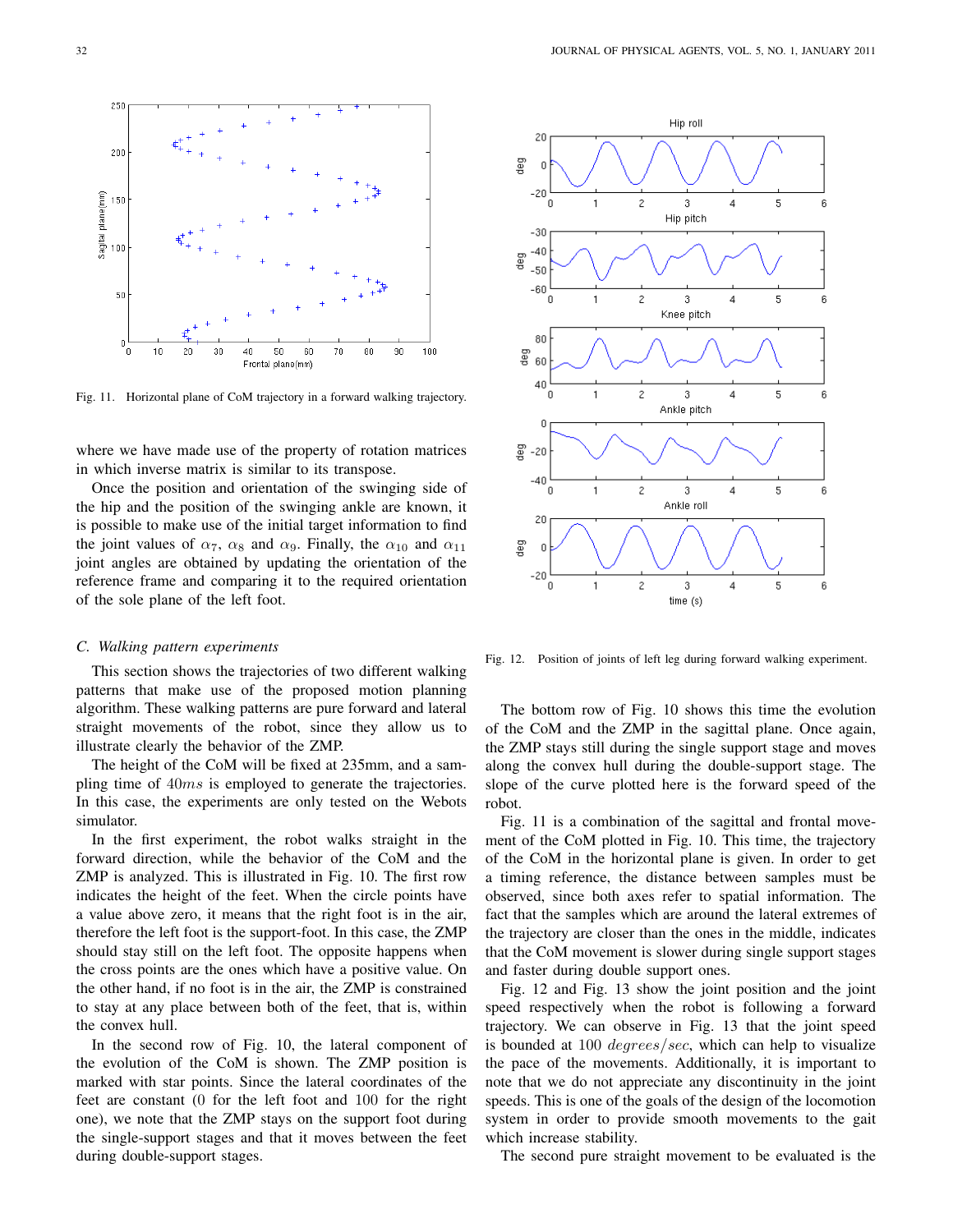

Fig. 13. Speed of joints of left leg during forward walking experiment.

lateral one. Analogously to Fig. 10, the evolution of CoM and ZMP trajectories are displayed (below) together with the height of the feet (above). In this case, a graph for the sagittal plane component of the movement is not shown, since its value is constant. We can also observe that the ZMP is kept between both feet during the double support stage, so ensuring stability. The average slope of the curve displayed in the lower graph is the average lateral speed of the robot.

#### *D. Omnidirectional experiment*

The above experiments have demonstrated the stability of the robot while performing pure forward and lateral movements. The next step in order to get an omnidirectional locomotion is to incorporate turning capabilities and simultaneous combination of the previous walking patterns. That will be the target of the next experiment: the circular walking.

Fig. 15 shows the trajectory of the CoM and the ZMP in the horizontal plane while the robot walks describing a circle. The CoM trajectory is the smooth curve described by the star points. The ZMP trajectory (circle points) can be divided in three groups of samples: an inner ring, an outer ring and a regular pattern of samples enclosed within this two rings. The inner and outer rings are formed by the ZMP positions on the left and the right foot respectively during the single-support



Fig. 14. Lateral walking experiment. In the upper graph, the height of the left foot (+) and right foot (o) is shown. The lower graph shows the evolution of the CoM (continuous curve) and the ZMP (\*) in the frontal and plane.

stages. The samples enclosed within these rings belong to the double-support stages of the walking. It is important to notice that the double support samples are far from the region delimited by the single-support samples, so avoiding instability risks.

The temporal evolution of the trajectories is difficult to extract from the figure, since it is not explicitly shown. For instance, during the single-support stages, the ZMP samples overlap, resulting in a single point in the plot for all the samples of every single-support stage.

The final feature to be evaluated in the proposed method is the capability of linking different trajectories dynamically, which will be tested in the last experiment. In this test, the real robot is follows an online generated walking pattern during 10 seconds. At that time, the gait is forced to follow a new walking pattern abruptly. The different stages of the experiments are: forward walking, smooth curve to the left (5 degrees per step), stronger curve to the right (20 degrees per step), forward walking again and left sense turning (30 degrees per step). Fig. 16 shows the trajectories followed by the robot in the transverse plane. We can observe the transitions between walking patterns, and how the proposed approach solves the problem by generating smooth and continuous trajectories.

# VI. CONCLUSION AND FUTURE WORK

This paper has presented the motion planning approach used to generate online dynamical stable trajectories of the CoM of a humanoid robot that adapts to the omnidirectional walking